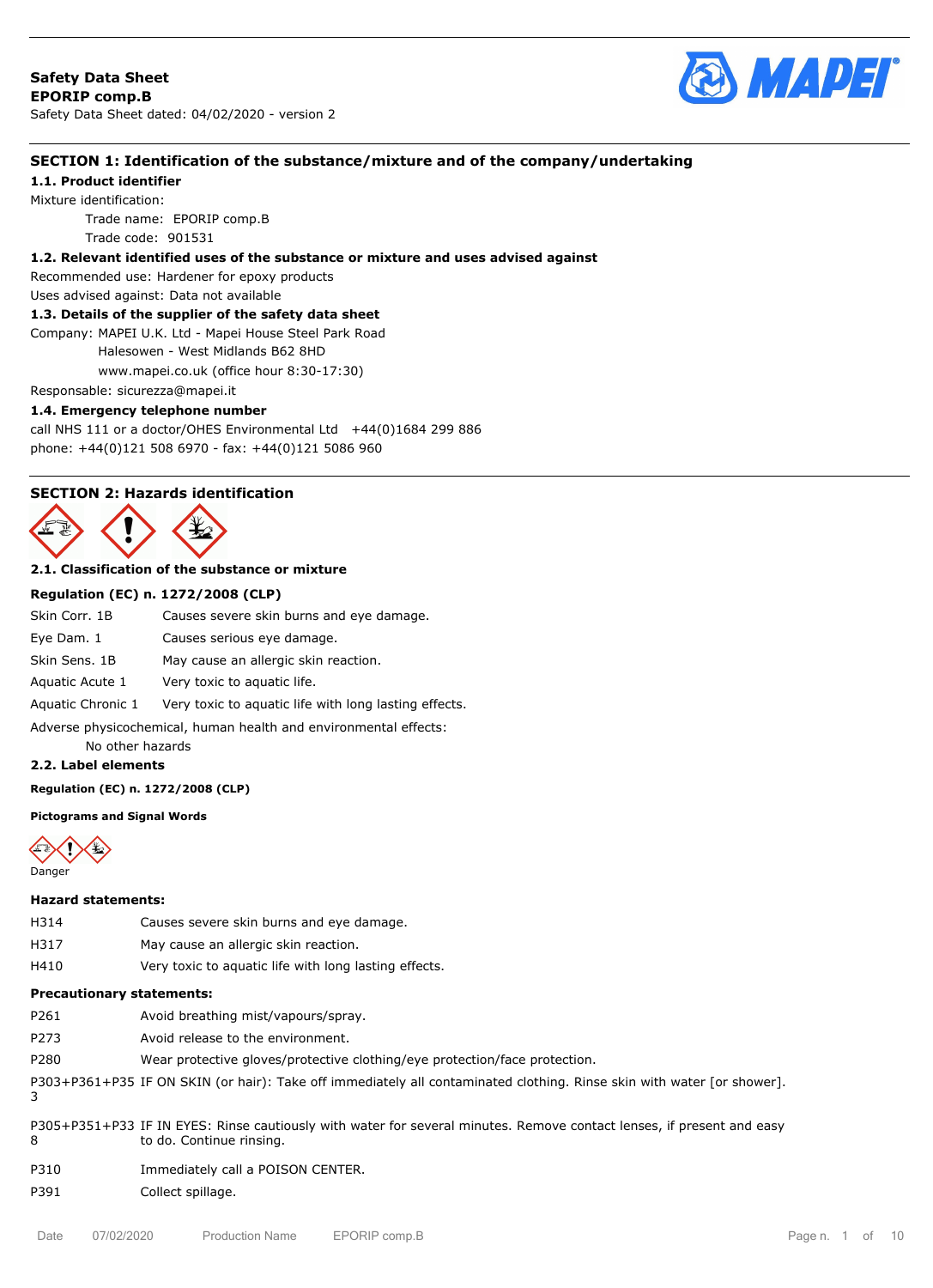### **Special Provisions:**

EUH208 Contains bis[(dimethylamino)methyl]phenol. May produce an allergic reaction.

#### **Contains:**

Fatty acids C18 unsat, reaction products with tetraethylenepentamine

Amines, polyethylenepoly-, triethylenetetramine fraction (TETA)

2,4,6-tris(dimethylaminomethyl)phenol

3-Aminopropyldimethylamine

# **Special provisions according to Annex XVII of REACH and subsequent amendments:**

None

#### **2.3. Other hazards**

No PBT/vPvB Ingredients are present

Other Hazards: No other hazards

## **SECTION 3: Composition/information on ingredients**

#### **3.1. Substances**

N.A.

### **3.2. Mixtures**

Mixture identification: EPORIP comp.B

### **Hazardous components within the meaning of the CLP regulation and related classification:**

| Quantity                        | <b>Name</b>                                                                                | Ident. Numb.                               | <b>Classification</b>                                                                                                                                                    | <b>Registration Number</b> |
|---------------------------------|--------------------------------------------------------------------------------------------|--------------------------------------------|--------------------------------------------------------------------------------------------------------------------------------------------------------------------------|----------------------------|
| $\frac{0}{0}$                   | $\geq$ 50 - <75 Fatty acids C18 unsat, reaction<br>products with<br>tetraethylenepentamine | CAS:1226892-<br>45-0<br>EC:629-725-6       | Skin Corr. 1C, H314; Aquatic<br>Acute 1, H400; Skin Sens. 1,<br>H317; Aquatic Chronic 1, H410                                                                            | 01-2119487006-38-xxxx      |
| $\ge 5 - < 10$<br>$\frac{0}{0}$ | Amines, polyethylenepoly-,<br>triethylenetetramine fraction<br>(TETA)                      | EC:292-588-2<br>Index:612-059-<br>$00 - 5$ | CAS:90640-67-8 Acute Tox. 4, H312; Acute Tox. 4, 01-2119487919-13-XXXX<br>H302; Skin Corr. 1B, H314; Eye<br>Dam. 1, H318; Skin Sens. 1,<br>H317; Aquatic Chronic 3, H412 |                            |
| $\frac{0}{0}$                   | $\geq$ 2.5 - <5 N'-(3-aminopropyl)-N,N-<br>dimethylpropane-1,3-diamine                     | EC:234-148-4                               | CAS:10563-29-8 Acute Tox. 4, H302; Skin Corr. 1A, 01-2119970376-29-XXXX<br>H314; Skin Sens. 1B, H317                                                                     |                            |
| $≥2.5 - <5$ 2,4,6-<br>%         | tris(dimethylaminomethyl)phenol                                                            | CAS: 90-72-2<br>EC:202-013-9               | Skin Corr. 1C, H314; Eye Dam. 1, 01-2119560597-27-XXXX<br>H318; Skin Sens. 1B, H317                                                                                      |                            |
| $\geq 0.25 -$<br>$< 0.49\%$     | bis[(dimethylamino)methyl]phenol CAS:71074-89-0 Skin Corr. 1C, H314; Skin Sens.            | EC:275-162-0                               | 1B, H317                                                                                                                                                                 |                            |

## **SECTION 4: First aid measures**

### **4.1. Description of first aid measures**

In case of skin contact:

Immediately take off all contaminated clothing.

OBTAIN IMMEDIATE MEDICAL ATTENTION.

Remove contaminated clothing immediately and dispose of safely.

After contact with skin, wash immediately with soap and plenty of water.

In case of eyes contact:

After contact with the eyes, rinse with water with the eyelids open for a sufficient length of time, then consult an opthalmologist immediately.

Protect uninjured eye.

In case of Ingestion:

Do not induce vomiting, get medical attention showing the SDS and the hazard label.

In case of Inhalation:

Remove casualty to fresh air and keep warm and at rest.

## **4.2. Most important symptoms and effects, both acute and delayed**

Eye irritation

Eye damages

Skin Irritation

Erythema

### **4.3. Indication of any immediate medical attention and special treatment needed**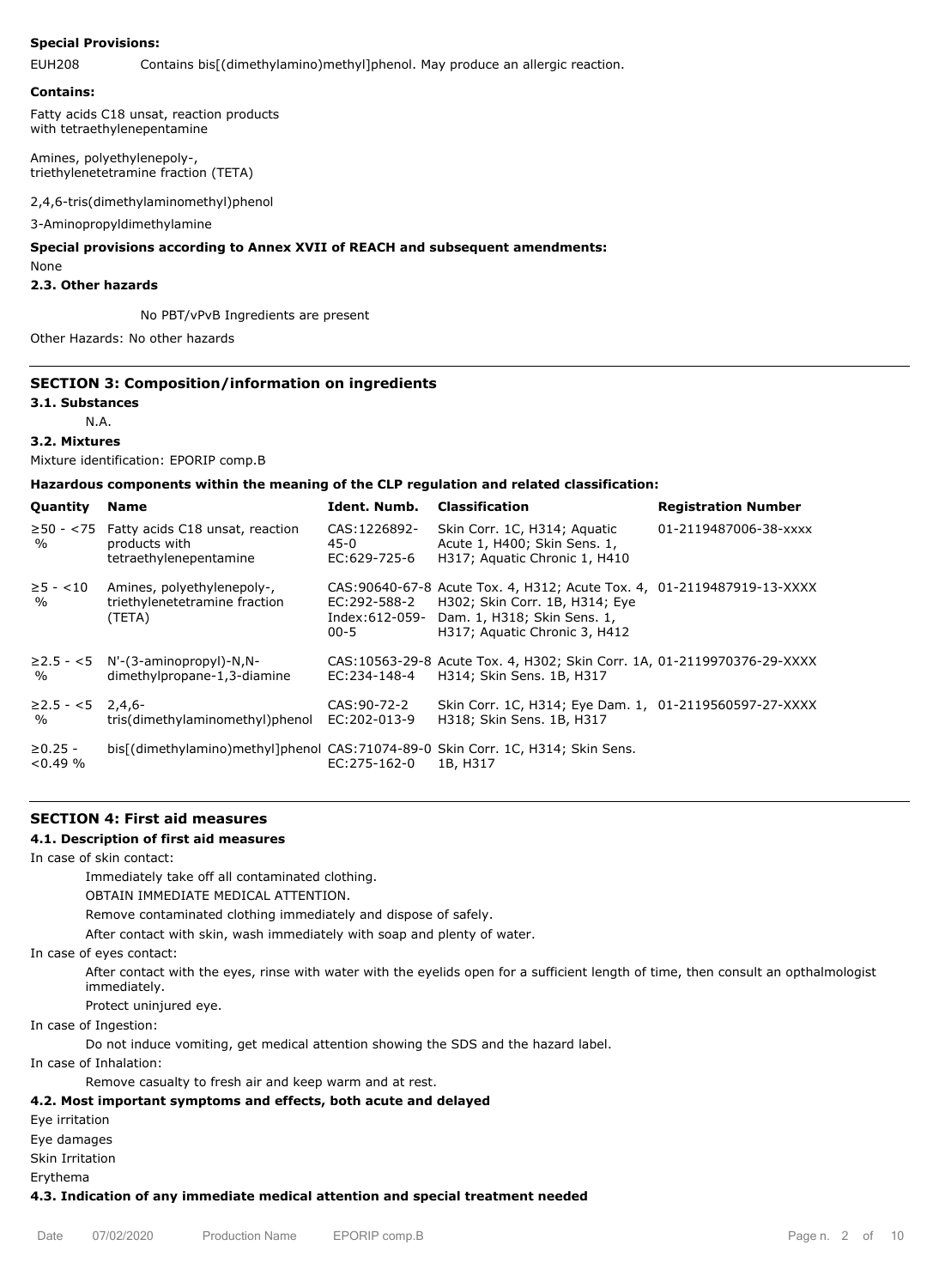In case of accident or unwellness, seek medical advice immediately (show directions for use or safety data sheet if possible). Treatment:

(see paragraph 4.1)

## **SECTION 5: Firefighting measures**

## **5.1. Extinguishing media**

## Suitable extinguishing media:

Water

Carbon dioxide (CO2).

Extinguishing media which must not be used for safety reasons:

None in particular.

## **5.2. Special hazards arising from the substance or mixture**

Do not inhale explosion and combustion gases.

# **5.3. Advice for firefighters**

Use suitable breathing apparatus.

# **SECTION 6: Accidental release measures**

## **6.1. Personal precautions, protective equipment and emergency procedures**

Wear personal protection equipment.

Remove persons to safety.

### **6.2. Environmental precautions**

Do not allow to enter into soil/subsoil. Do not allow to enter into surface water or drains. Limit leakages with earth or sand.

### **6.3. Methods and material for containment and cleaning up**

Suitable material for taking up: absorbing material, organic, sand Retain contaminated washing water and dispose it.

### **6.4. Reference to other sections**

See also section 8 and 13

# **SECTION 7: Handling and storage**

### **7.1. Precautions for safe handling**

Avoid contact with skin and eyes, inhalation of vapours and mists.

Don't use empty container before they have been cleaned.

Before making transfer operations, assure that there aren't any incompatible material residuals in the containers.

Contaminated clothing should be changed before entering eating areas.

Do not eat or drink while working.

## See also section 8 for recommended protective equipment.

# **7.2. Conditions for safe storage, including any incompatibilities**

Keep away from food, drink and feed.

Incompatible materials:

None in particular.

Instructions as regards storage premises:

Adequately ventilated premises.

### **7.3. Specific end use(s)**

Recommendation(s)

None in particular

Industrial sector specific solutions:

None in particular

# **SECTION 8: Exposure controls/personal protection**

## **8.1. Control parameters**

## **Predicted No Effect Concentration (PNEC) values**

| <b>Component</b>                                                         | CAS-No.         | <b>PNEC</b><br>LIMIT | <b>Exposure</b><br>Route | <b>Exposure</b><br><b>Frequency</b> | Remark |
|--------------------------------------------------------------------------|-----------------|----------------------|--------------------------|-------------------------------------|--------|
| Amines,<br>polyethylenepoly-,<br>triethylenetetramine<br>fraction (TETA) | 90640-67-8 0,19 | mq/l                 | Fresh Water              |                                     |        |
|                                                                          |                 | 0.038<br>mq/l        | Marine water             |                                     |        |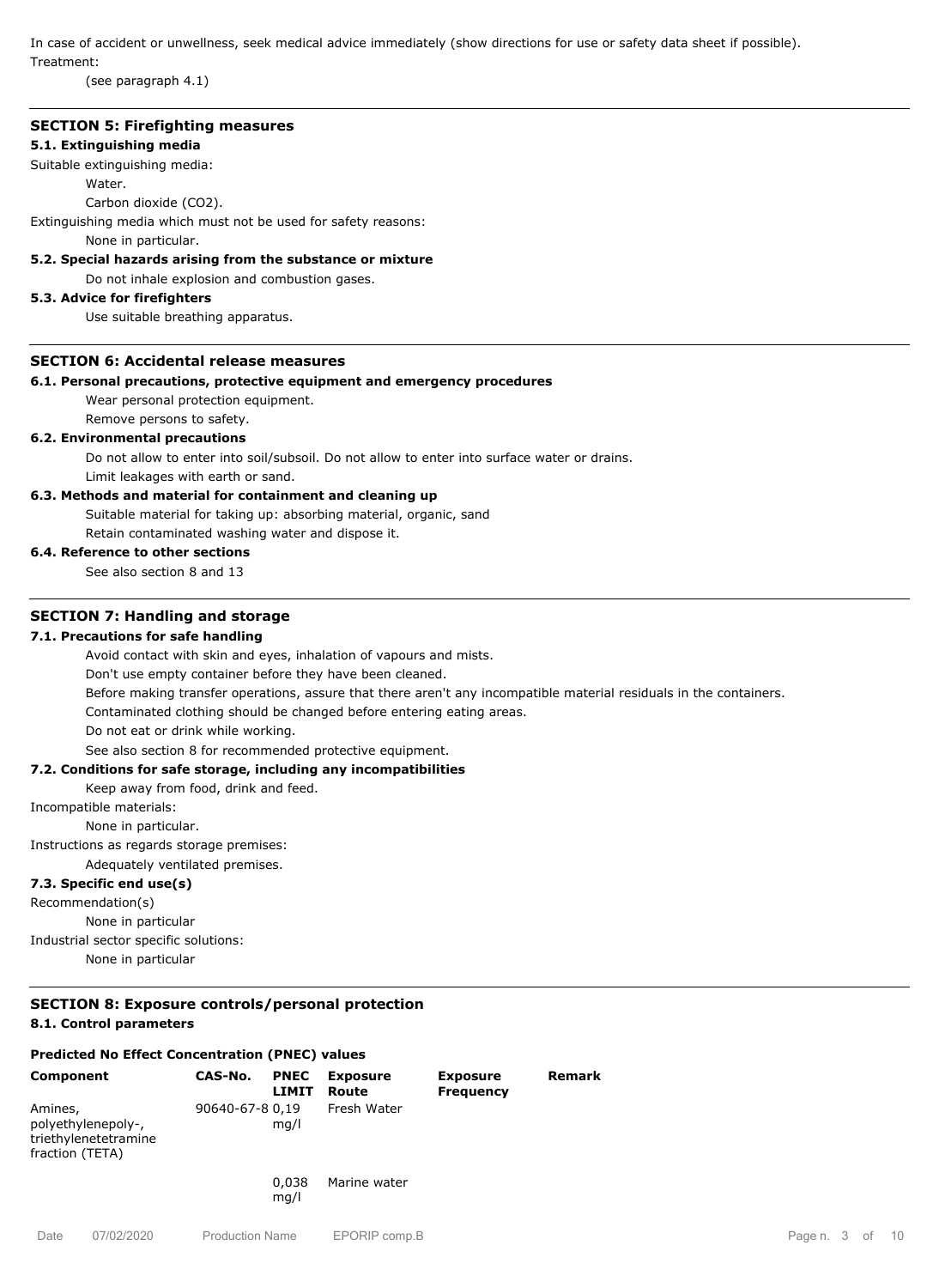|                                                                              |               | 95,5<br>mg/kg   | Freshwater<br>sediments                   |
|------------------------------------------------------------------------------|---------------|-----------------|-------------------------------------------|
|                                                                              |               | 19,2<br>mg/kg   | Marine water<br>sediments                 |
|                                                                              |               | 19,1<br>mg/kg   | Soil                                      |
| N'-(3-aminopropyl)-N,N- 10563-29-8 0,0092<br>dimethylpropane-1,3-<br>diamine |               | mq/l            | Fresh Water                               |
|                                                                              |               | mq/l            | 0,00092 Marine water                      |
|                                                                              |               | 0,092<br>mg/l   | Intermittent<br>release                   |
|                                                                              |               | 18,1<br>mq/l    | Microorganisms<br>in sewage<br>treatments |
|                                                                              |               | 0,0336<br>mg/kg | Freshwater<br>sediments                   |
| $2,4,6-$<br>tris<br>(dimethylaminomethyl)<br>phenol                          | $90 - 72 - 2$ | 0,084<br>mq/l   | Fresh Water                               |
|                                                                              |               | 0,0084<br>mq/l  | Marine water                              |
|                                                                              |               | 0,2<br>mq/l     | Microorganisms<br>in sewage<br>treatments |

# **Derived No Effect Level. (DNEL)**

| Component                                                                        | CAS-No.       | y                      | <b>Industr Profess mer</b><br>ional |                               | <b>Route</b>              | Worker Worker Consu Exposure Exposure Frequency Remark |              |  |      |
|----------------------------------------------------------------------------------|---------------|------------------------|-------------------------------------|-------------------------------|---------------------------|--------------------------------------------------------|--------------|--|------|
| Amines,<br>polyethylenepoly-,<br>triethylenetetramine<br>fraction (TETA)         | 90640-67-8    |                        | 0,57<br>mg/kg                       | 0,25<br>mg/kg                 | Human<br>Dermal           | Long Term, systemic<br>effects                         |              |  |      |
|                                                                                  |               |                        | 0,001<br>mg/l                       | 0,00029 Human<br>mq/l         | Inhalation                | Long Term, systemic<br>effects                         |              |  |      |
|                                                                                  |               |                        |                                     | 8<br>mg/kg                    | Human<br>Dermal           | Short Term, systemic<br>effects                        |              |  |      |
|                                                                                  |               |                        |                                     | 0,41<br>mg/kg                 |                           | Human Oral Long Term, systemic<br>effects              |              |  |      |
|                                                                                  |               | 0,<br>028000           |                                     | 0,<br>430000 Dermal<br>mq/cm2 | Human                     | Short Term, local<br>effects                           |              |  |      |
| N'-(3-aminopropyl)- 10563-29-8 3,7<br>$N, N-$<br>dimethylpropane-<br>1,3-diamine |               | mq/m3                  |                                     | 0,65                          | Human<br>mg/m3 Inhalation | Long Term, systemic<br>effects                         |              |  |      |
|                                                                                  |               | 7,5<br>mq/m3           |                                     |                               | Human<br>Inhalation       | Short Term, systemic<br>effects                        |              |  |      |
|                                                                                  |               | 3,7<br>mg/m3           |                                     | 0,65                          | Human<br>mg/m3 Inhalation | Long Term, local<br>effects                            |              |  |      |
|                                                                                  |               | 0,67<br>mg/kg          |                                     |                               | Human<br>Dermal           | Long Term, systemic<br>effects                         |              |  |      |
|                                                                                  |               |                        |                                     | 0,2<br>mg/kg                  |                           | Human Oral Long Term, systemic<br>effects              |              |  |      |
| $2,4,6-$<br>tris                                                                 | $90 - 72 - 2$ | 4,9<br>mq/m3           |                                     |                               | Human<br>Inhalation       | Long Term, local<br>effects                            |              |  |      |
| 07/02/2020<br>Date                                                               |               | <b>Production Name</b> |                                     | EPORIP comp.B                 |                           |                                                        | Page n. 4 of |  | - 10 |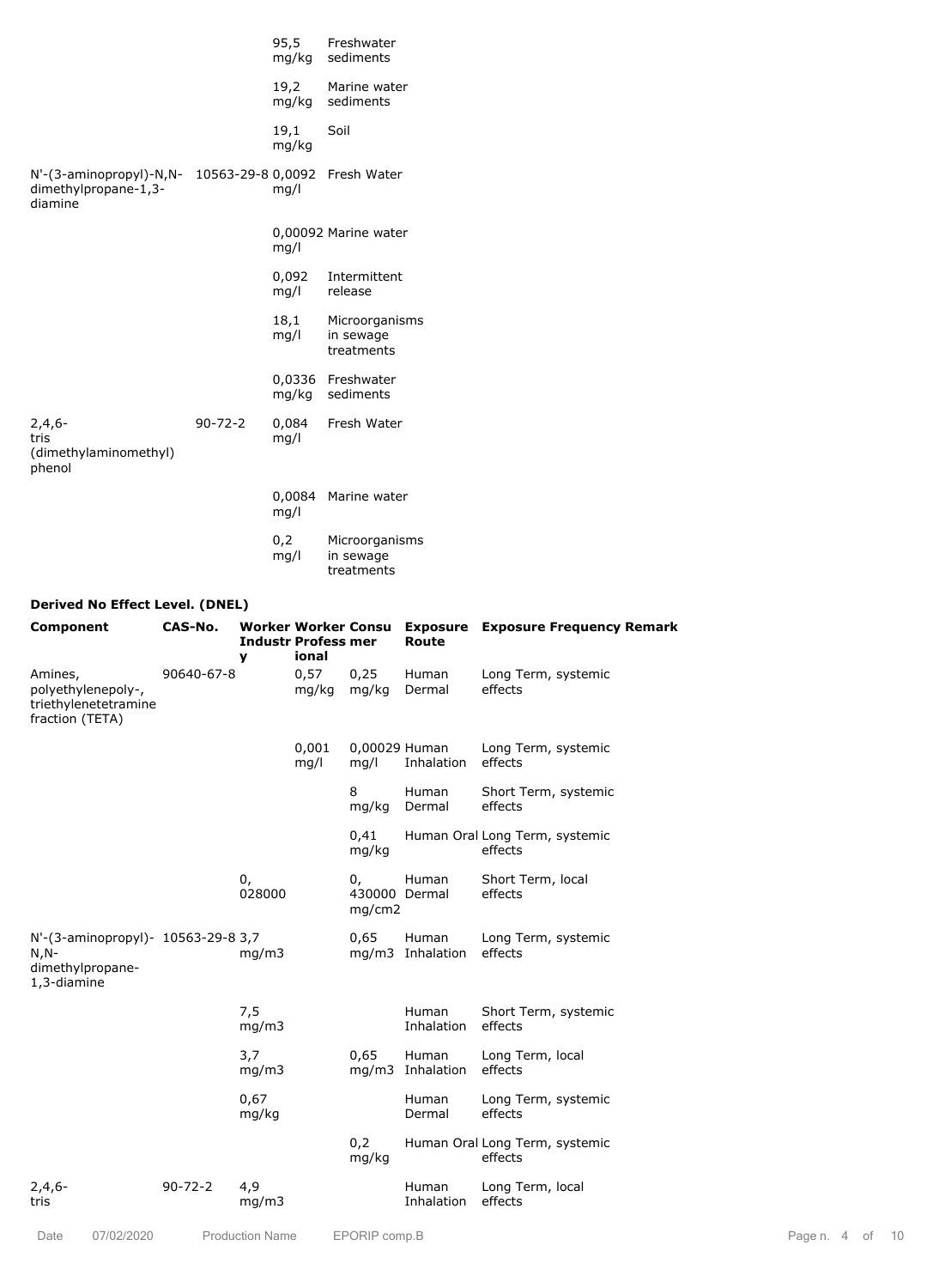| 0,31  | Human              | Long Term, systemic |
|-------|--------------------|---------------------|
| mq/m3 | Inhalation effects |                     |

### **8.2. Exposure controls**

Eye protection:

Use close fitting safety goggles, don't use eye lens.

Protection for skin:

Use clothing that provides comprehensive protection to the skin, e.g. cotton, rubber, PVC or viton.

Protection for hands:

Suitable materials for safety gloves; EN 374:

Polychloroprene - CR: thickness >=0,5mm; breakthrough time >=480min.

Nitrile rubber - NBR: thickness >=0,35mm; breakthrough time >=480min.

Butyl rubber - IIR: thickness >=0,5mm; breakthrough time >=480min.

Fluorinated rubber - FKM: thickness >=0,4mm; breakthrough time >=480min.

Neoprene gloves are suggested (0,5 mm) not recommended gloves: not waterproof gloves

Respiratory protection:

Personal Protective Equipment should comply with relevant CE standards (as EN 374 for gloves and EN 166 for goggles), correctly maintained and stored. Consult the supplier to check the suitability of equipment against specific chemicals and for user information.

Hygienic and Technical measures

N.A.

Appropriate engineering controls:

N.A.

## **SECTION 9: Physical and chemical properties**

#### **9.1. Information on basic physical and chemical properties**

| Physical state: Liquid                                                                                            |
|-------------------------------------------------------------------------------------------------------------------|
| Appearance and colour: Liquid white                                                                               |
| Odour: ammonia                                                                                                    |
| Odour threshold: N.A.                                                                                             |
| pH: 10.00                                                                                                         |
| Melting point / freezing point: N.A.                                                                              |
| Initial boiling point and boiling range: N.A.                                                                     |
| Flash point: 100 °C (212 °F)                                                                                      |
| Evaporation rate: N.A.                                                                                            |
| Upper/lower flammability or explosive limits: N.A.                                                                |
| Vapour density: N.A.                                                                                              |
| Vapour pressure: 0.01                                                                                             |
| Relative density: 1.02 g/cm3                                                                                      |
| Solubility in water: partly soluble                                                                               |
| Partition coefficient (n-octanol/water): N.A.<br>- This product is a mixture                                      |
| - No explosive or spontaneous ignition in contact with air at room temperature<br>Auto-ignition temperature: N.A. |
| Decomposition temperature: N.A.                                                                                   |
| Viscosity: 1,500.00 cPs                                                                                           |
| - No components with explosive properties<br>Explosive properties: $=$                                            |
| Oxidizing properties: N.A.<br>- No component with oxidizing properties                                            |
| Solid/gas flammability: N.A.                                                                                      |
| 9.2. Other information                                                                                            |

No additional information

### **SECTION 10: Stability and reactivity**

### **10.1. Reactivity**

Stable under normal conditions

## **10.2. Chemical stability**

Stable under normal conditions

# **10.3. Possibility of hazardous reactions**

#### None.

## **10.4. Conditions to avoid**

Stable under normal conditions.

# **10.5. Incompatible materials**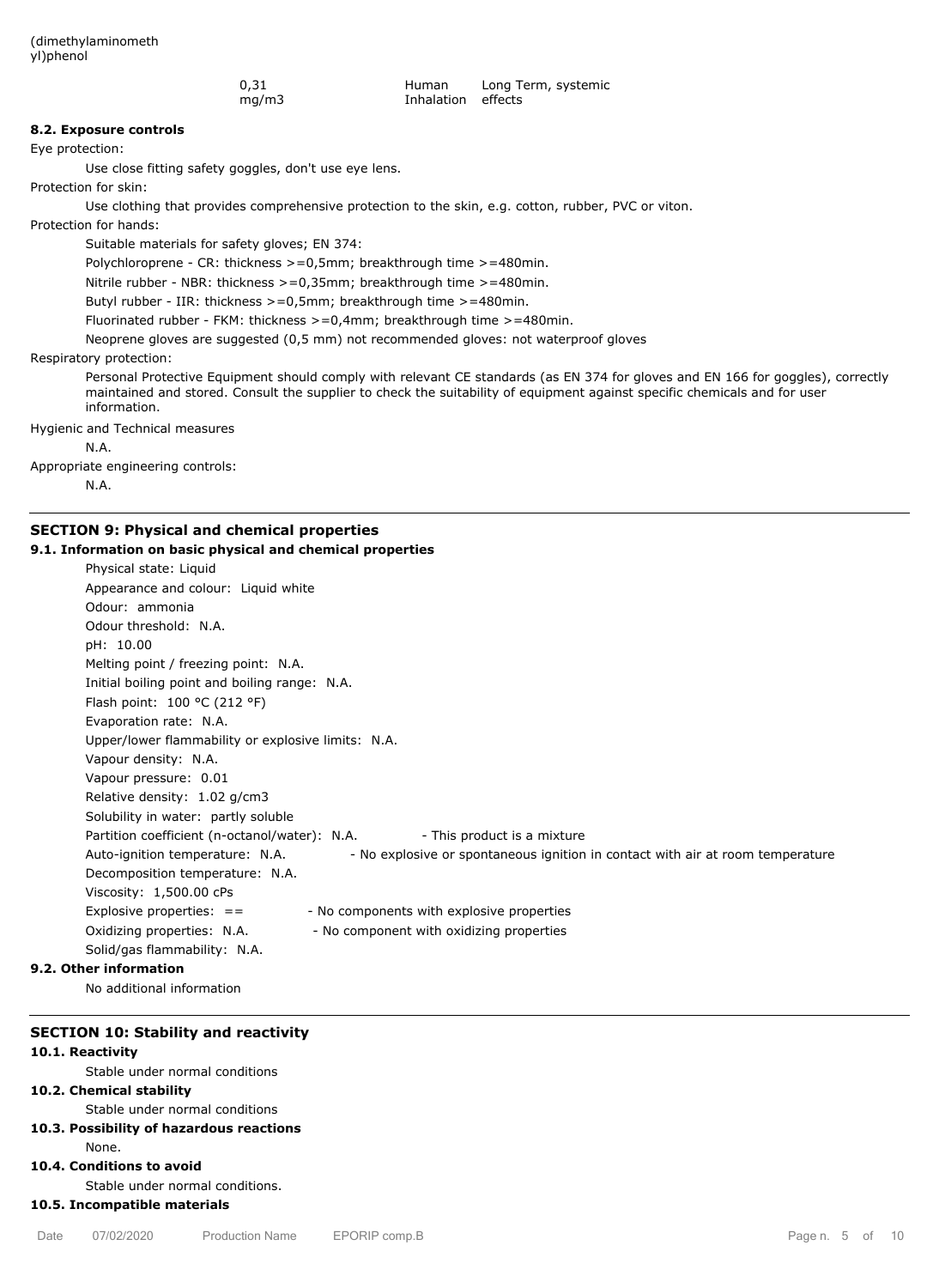None in particular.

## **10.6. Hazardous decomposition products**

None.

# **SECTION 11: Toxicological information**

### **11.1. Information on toxicological effects**

### **Toxicological information of the mixture:**

There is no toxicological data available on the mixture. Consider the individual concentration of each component to assess toxicological effects resulting from exposure to the mixture.

### **Toxicological information on main components of the mixture:**

| Fatty acids C18 unsat,<br>reaction products with<br>tetraethylenepentamine | a) acute toxicity                                   | LD50 Oral $> 2000$ mg/kg                                         |
|----------------------------------------------------------------------------|-----------------------------------------------------|------------------------------------------------------------------|
| Amines,<br>polyethylenepoly-,<br>triethylenetetramine<br>fraction (TETA)   | a) acute toxicity                                   | LD50 Oral Rat = $1760$ mg/kg                                     |
|                                                                            |                                                     | LD50 Skin Rabbit = $1465$ mg/kg                                  |
|                                                                            | b) skin corrosion/irritation Skin Irritant Positive |                                                                  |
| N'-(3-aminopropyl)-N,N-<br>dimethylpropane-1,3-<br>diamine                 | a) acute toxicity                                   | LD50 Oral Rat = $1670$ mg/kg                                     |
|                                                                            |                                                     | b) skin corrosion/irritation Skin Corrosive Skin Rabbit Positive |
|                                                                            | d) respiratory or skin<br>sensitisation             | <b>Skin Sensitization Skin Positive</b>                          |
| $2,4,6-$<br>tris<br>(dimethylaminomethyl)<br>phenol                        | a) acute toxicity                                   | LD50 Oral Rat = $2169$ mg/kg                                     |
|                                                                            |                                                     | LD50 Skin Rat = 1280 mg/kg                                       |
|                                                                            |                                                     | LD50 Oral Rat = $1200$ mg/kg                                     |

**If not differently specified, the information required in Regulation (EU)2015/830 listed below must be considered as N.A.**

- a) acute toxicity
- b) skin corrosion/irritation
- c) serious eye damage/irritation
- d) respiratory or skin sensitisation
- e) germ cell mutagenicity

f) carcinogenicity

g) reproductive toxicity

h) STOT-single exposure

k) Toxicological kinetics, metabolism and distribution information

i) STOT-repeated exposure

j) aspiration hazard

# **SECTION 12: Ecological information**

## **12.1. Toxicity**

Adopt good working practices, so that the product is not released into the environment.

Eco-Toxicological Information:

Very toxic to aquatic organisms.

Very toxic to aquatic organisms, may cause long-term adverse effects in the aquatic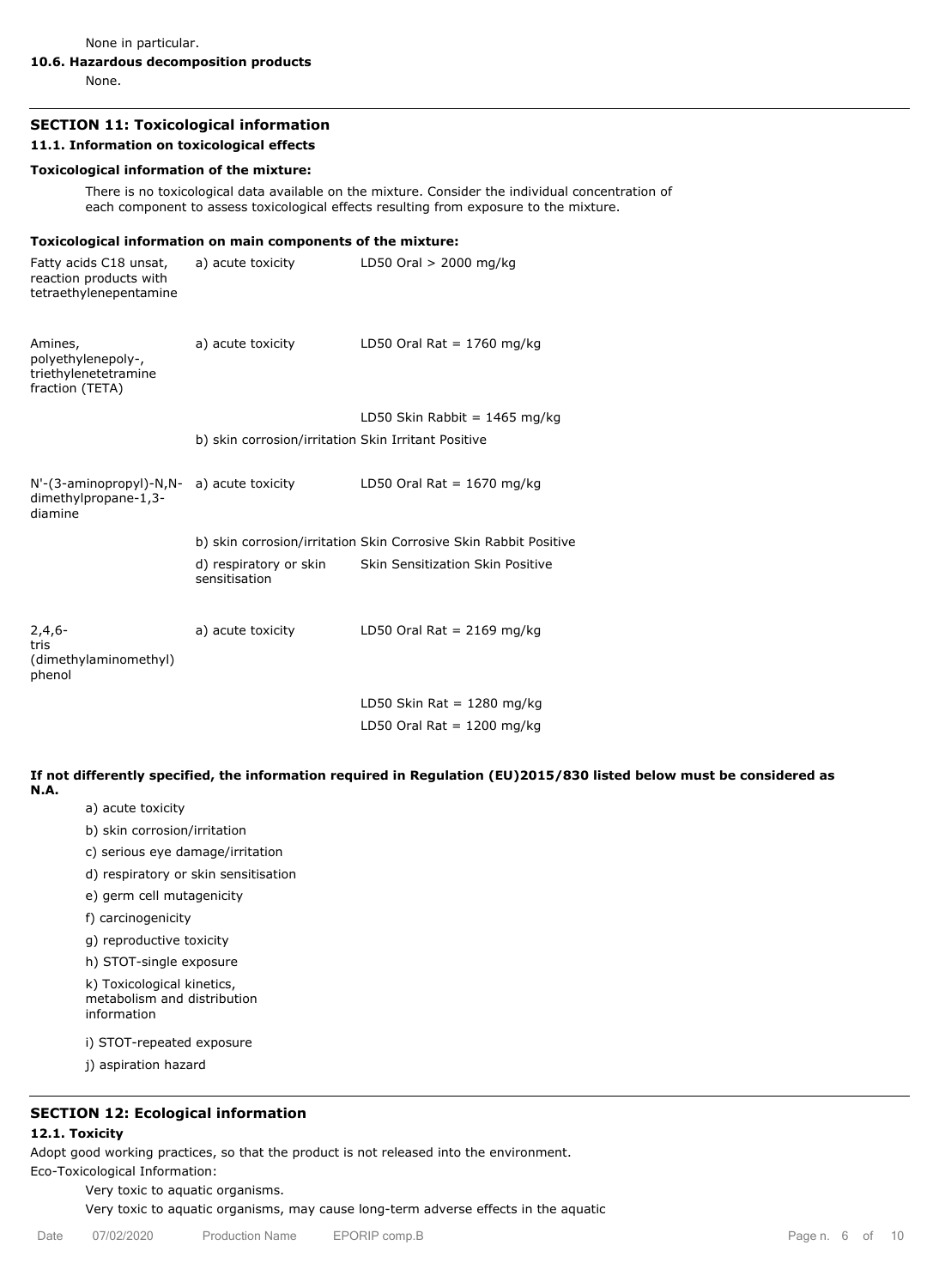environment.

|  | List of components with eco-toxicological properties |  |
|--|------------------------------------------------------|--|
|  |                                                      |  |

| ייטוינט זיונוי ככס נטגונטוסקוכמו פוטפטו נוכ                           |                                                                                      |                                                                      |
|-----------------------------------------------------------------------|--------------------------------------------------------------------------------------|----------------------------------------------------------------------|
| Component                                                             | Ident. Numb.                                                                         | <b>Ecotox Infos</b>                                                  |
| Amines, polyethylenepoly-,<br>triethylenetetramine fraction<br>(TETA) | CAS: 90640-67-<br>8 - EINECS:<br>292-588-2 -<br><b>INDEX: 612-</b><br>$059 - 00 - 5$ | a) Aquatic acute toxicity : $LC50$ Fish = 330 mg/L 96                |
|                                                                       |                                                                                      | a) Aquatic acute toxicity : $EC50$ Daphnia = 31,1 mg/L 48            |
|                                                                       |                                                                                      | a) Aquatic acute toxicity : $EC50$ Algae = 20 mg/L 72                |
| N'-(3-aminopropyl)-N,N-<br>dimethylpropane-1,3-diamine                | 8 - EINECS:<br>234-148-4                                                             | CAS: $10563-29- a)$ Aquatic acute toxicity : LC50 Fish = 215 mg/L 96 |
|                                                                       |                                                                                      | a) Aquatic acute toxicity : EC50 Daphnia = $9,2$ mg/L 48             |
|                                                                       |                                                                                      | a) Aquatic acute toxicity : $EC50$ Algae = 21 mg/L 72                |
| $2,4,6-$<br>tris(dimethylaminomethyl)phenol                           | CAS: 90-72-2 -<br><b>EINECS: 202-</b><br>$013-9$                                     | a) Aquatic acute toxicity: $LC50$ Fish = 222 mg/L 24                 |
|                                                                       |                                                                                      | a) Aquatic acute toxicity : $LC50$ Fish = 249 mg/L 24                |
|                                                                       |                                                                                      | a) Aquatic acute toxicity: $LC50$ Fish = 175 mg/L 96                 |
|                                                                       |                                                                                      | a) Aquatic acute toxicity : EC50 Daphnia = 718 mg/L 96               |
|                                                                       |                                                                                      | a) Aquatic acute toxicity : EC50 Algae = 84 mg/L 72                  |
|                                                                       |                                                                                      | b) Aquatic chronic toxicity : NOEC Algae = $6.25 \text{ mg/L}$       |
| 12.2. Persistence and degradability                                   |                                                                                      |                                                                      |
| N.A.                                                                  |                                                                                      |                                                                      |
| 12.3. Bioaccumulative potential                                       |                                                                                      |                                                                      |
| N.A.                                                                  |                                                                                      |                                                                      |

### **12.4. Mobility in soil**

N.A.

# **12.5. Results of PBT and vPvB assessment**

No PBT/vPvB Ingredients are present

## **12.6. Other adverse effects**

N.A.

# **SECTION 13: Disposal considerations**

## **13.1. Waste treatment methods**

Recover, if possible. Send to authorised disposal plants or for incineration under controlled conditions. In so doing, comply with the local and national regulations currently in force.

A waste code according to European waste catalogue (EWC) cannot be specified, due to dependence on the usage. Contact an authorized waste disposal service.

Product:

Do not dispose of waste into sewers.

Do not contaminate ponds, waterways or ditches with chemical or used container.

Send to an authorized waste disposal service.

Contaminated packaging:

Empty remaining content.

Dispose of as unused product.

Do not re-use empty containers.

# **SECTION 14: Transport information**

## **14.1. UN number**

2735

## **14.2. UN proper shipping name**

ADR-Shipping Name: POLYAMINES, LIQUID, CORROSIVE, N.O.S. (ADDUCTED POLYAMIDE) IATA-Technical name: POLYAMINES, LIQUID, CORROSIVE, N.O.S. (ADDUCTED POLYAMIDE) IMDG-Technical name: POLYAMINES, LIQUID, CORROSIVE, N.O.S. (ADDUCTED POLYAMIDE)

# **14.3. Transport hazard class(es)**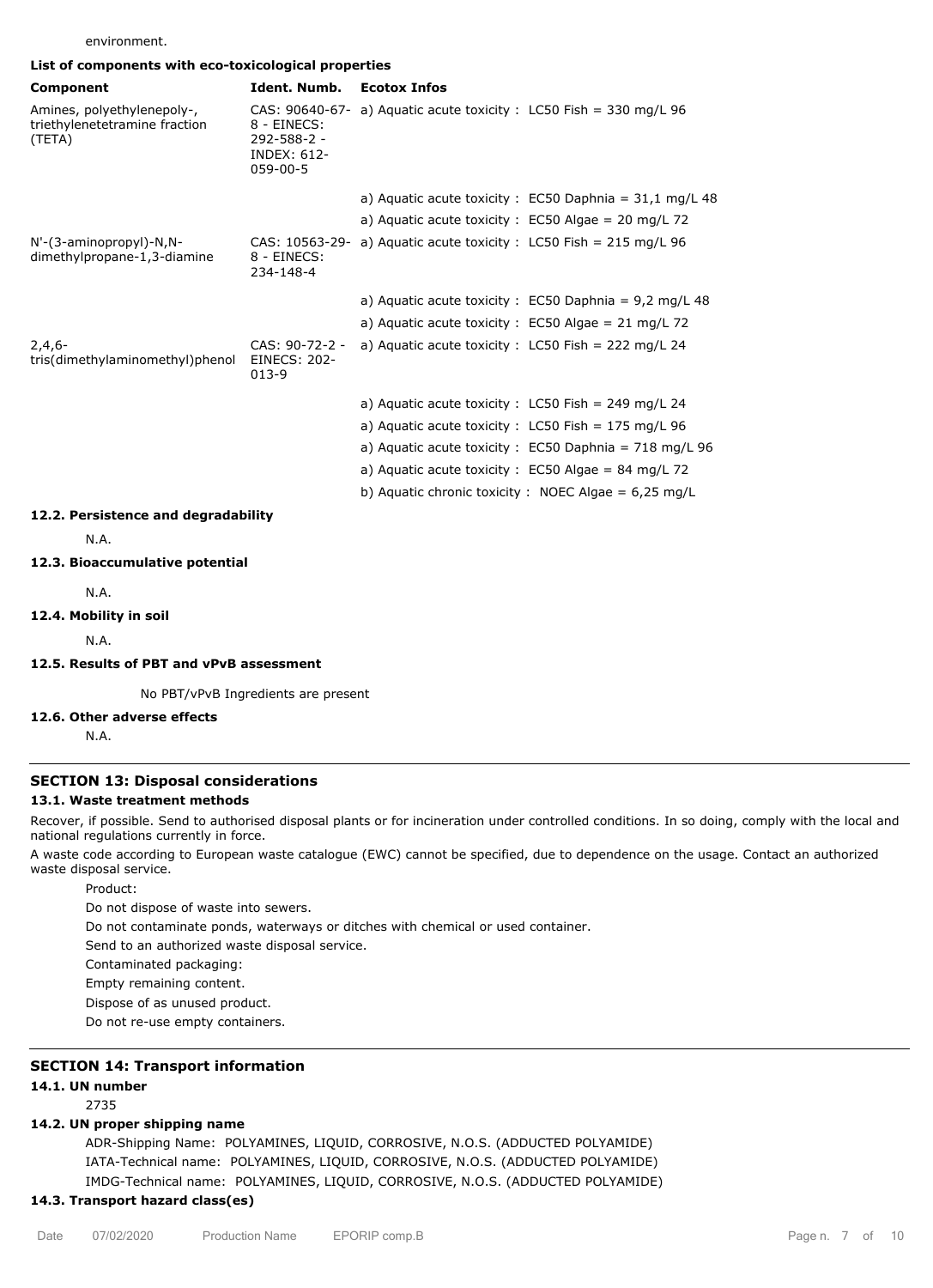```
ADR-Class: 8
        IATA-Class: 8
        IMDG-Class: 8
14.4. Packing group
        ADR-Packing Group: II
        IATA-Packing group: II
        IMDG-Packing group: II
14.5. Environmental hazards
        Toxic Component most present: ADDUCTED POLYAMIDE
        Marine pollutant: Yes
        Environmental Pollutant: Yes
14.6. Special precautions for user
Road and Rail (ADR-RID):
        ADR exempt: No
        ADR-Label: 8
        ADR-Hazard identification number: 80
        ADR-Special Provisions: 274
        ADR-Transport category (Tunnel restriction code): 2 (E)
Air (IATA):
        IATA-Passenger Aircraft: 851
        IATA-Cargo Aircraft: 855
        IATA-Label: 8
        IATA-Subsidiary hazards: -
        IATA-Erg: 8L
        IATA-Special Provisions: A3 A803
Sea (IMDG):
        IMDG-Stowage Code: Category A
        IMDG-Stowage Note: SG35
        IMDG-Subsidiary hazards: -
        IMDG-Special Provisions: 274
        IMDG-Page: N/A
        IMDG-Label: N/A
        IMDG-EMS: F-A, S-B
        IMDG-MFAG: N/A
14.7. Transport in bulk according to Annex II of Marpol and the IBC Code
        N.A.
```
# **SECTION 15: Regulatory information**

**15.1. Safety, health and environmental regulations/legislation specific for the substance or mixture**

VOC (2004/42/EC) : N.A. g/l Dir. 98/24/EC (Risks related to chemical agents at work) Dir. 2000/39/EC (Occupational exposure limit values) Regulation (EC) n. 1907/2006 (REACH) Regulation (EU) 2015/830 Regulation (EC) n. 1272/2008 (CLP) Regulation (EC) n. 790/2009 (ATP 1 CLP) and (EU) n. 758/2013 Regulation (EU) n. 286/2011 (ATP 2 CLP) Regulation (EU) n. 618/2012 (ATP 3 CLP) Regulation (EU) n. 487/2013 (ATP 4 CLP) Regulation (EU) n. 944/2013 (ATP 5 CLP) Regulation (EU) n. 605/2014 (ATP 6 CLP) Regulation (EU) n. 2015/1221 (ATP 7 CLP) Regulation (EU) n. 2016/918 (ATP 8 CLP) Regulation (EU) n. 2016/1179 (ATP 9 CLP) Regulation (EU) n. 2017/776 (ATP 10 CLP) Provisions related to directive EU 2012/18 (Seveso III):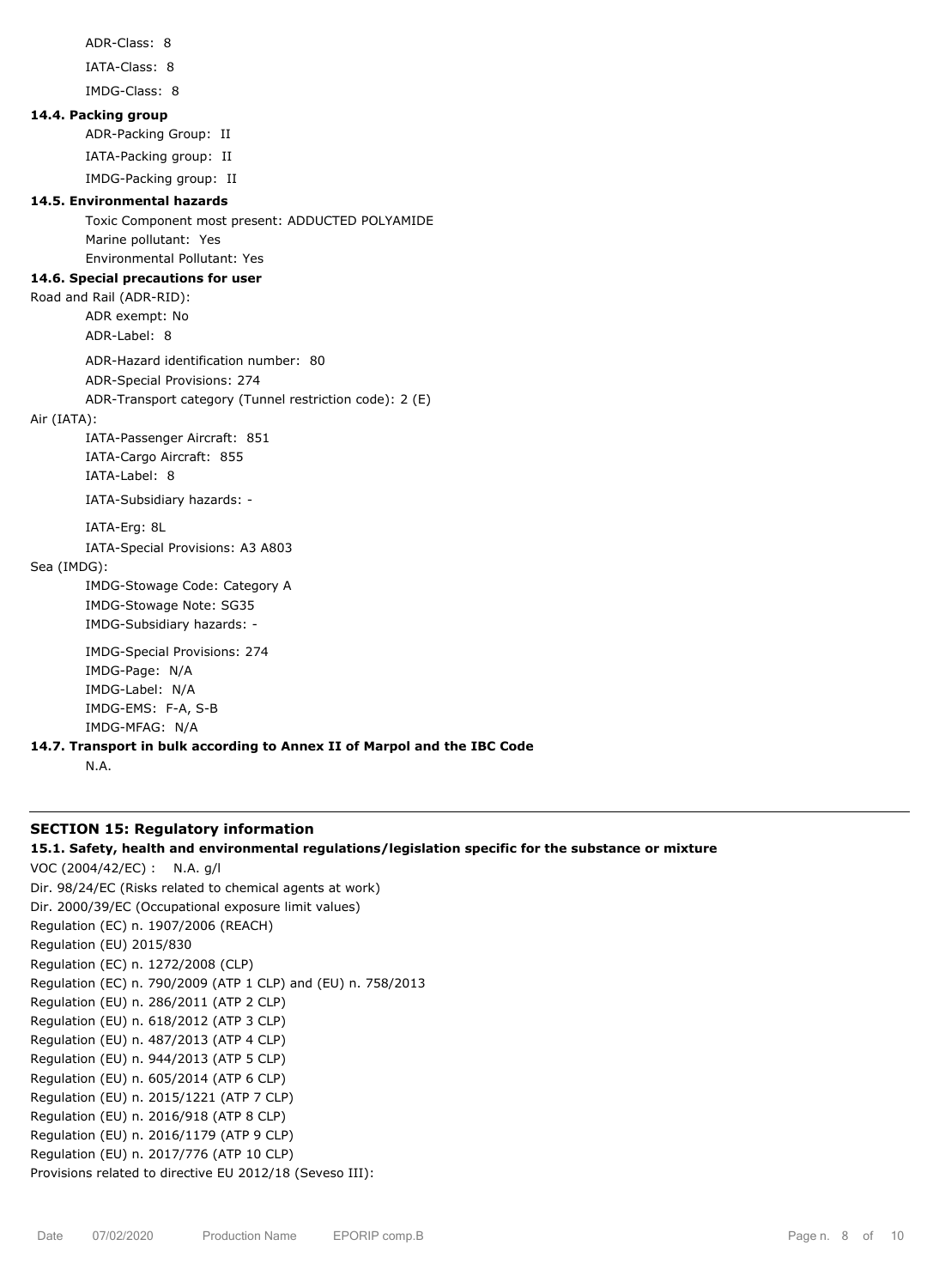**(tonnes)** Products belongs to category E1 100 200

**Upper-tier threshold**

# **German Water Hazard Class**

N.A.

**Restrictions related to the product or the substances contained according to Annex XVII Regulation (EC) 1907/2006 (REACH) and subsequent modifications:**

Restrictions related to the product: 3, 40

Restrictions related to the substances contained: None

**SVHC Substances:**

No Data Available

MAL-kode: 5-5; A+B (3:1)=3-5 (1993)

### **15.2. Chemical safety assessment**

No Chemical Safety Assessment has been carried out for the mixture.

### **SECTION 16: Other information**

**Code Description**

| H302         | Harmful if swallowed.                                 |                                                |  |  |  |  |
|--------------|-------------------------------------------------------|------------------------------------------------|--|--|--|--|
| H312         | Harmful in contact with skin.                         |                                                |  |  |  |  |
| H314         | Causes severe skin burns and eye damage.              |                                                |  |  |  |  |
| H317         | May cause an allergic skin reaction.                  |                                                |  |  |  |  |
| H318         | Causes serious eye damage.                            |                                                |  |  |  |  |
| H400         | Very toxic to aquatic life.                           |                                                |  |  |  |  |
| H410         | Very toxic to aquatic life with long lasting effects. |                                                |  |  |  |  |
| H412         | Harmful to aquatic life with long lasting effects.    |                                                |  |  |  |  |
| Code         | Hazard class and hazard category                      | <b>Description</b>                             |  |  |  |  |
| 3.1/4/Dermal | Acute Tox. 4                                          | Acute toxicity (dermal), Category 4            |  |  |  |  |
| 3.1/4/Oral   | Acute Tox. 4                                          | Acute toxicity (oral), Category 4              |  |  |  |  |
| 3.2/1A       | Skin Corr. 1A                                         | Skin corrosion, Category 1A                    |  |  |  |  |
| 3.2/1B       | Skin Corr. 1B                                         | Skin corrosion, Category 1B                    |  |  |  |  |
| 3.2/1C       | Skin Corr. 1C                                         | Skin corrosion, Category 1C                    |  |  |  |  |
| 3.3/1        | Eye Dam. 1                                            | Serious eye damage, Category 1                 |  |  |  |  |
| 3.4.2/1      | Skin Sens. 1                                          | Skin Sensitisation, Category 1                 |  |  |  |  |
| 3.4.2/1B     | Skin Sens. 1B                                         | Skin Sensitisation, Category 1B                |  |  |  |  |
| 4.1/A1       | Aquatic Acute 1                                       | Acute aquatic hazard, category 1               |  |  |  |  |
| 4.1/C1       | Aquatic Chronic 1                                     | Chronic (long term) aquatic hazard, category 1 |  |  |  |  |
| 4.1/C3       | Aquatic Chronic 3                                     | Chronic (long term) aquatic hazard, category 3 |  |  |  |  |

**Classification and procedure used to derive the classification for mixtures according to Regulation (EC) 1272/2008**

| v |  |
|---|--|
|---|--|

| <b>Classification according to Regulation Classification procedure</b><br>(EC) Nr. 1272/2008 |                    |
|----------------------------------------------------------------------------------------------|--------------------|
| 3.2/1B                                                                                       | Calculation method |
| 3.3/1                                                                                        | Calculation method |
| 3.4.2/1B                                                                                     | Calculation method |
| 4.1/A1                                                                                       | Calculation method |
| 4.1/C1                                                                                       | Calculation method |

This document was prepared by a competent person who has received appropriate training.

Main bibliographic sources:

ECDIN - Environmental Chemicals Data and Information Network - Joint Research Centre, Commission of the European Communities

SAX's DANGEROUS PROPERTIES OF INDUSTRIAL MATERIALS - Eight Edition - Van Nostrand Reinold

The information contained herein is based on our state of knowledge at the above-specified date. It refers solely to the product indicated and constitutes no guarantee of particular quality.

It is the duty of the user to ensure that this information is appropriate and complete with respect to the specific use intended. This SDS cancels and replaces any preceding release.

Legend to abbreviations and acronyms used in the safety data sheet:

ACGIH: American Conference of Governmental Industrial Hygienists